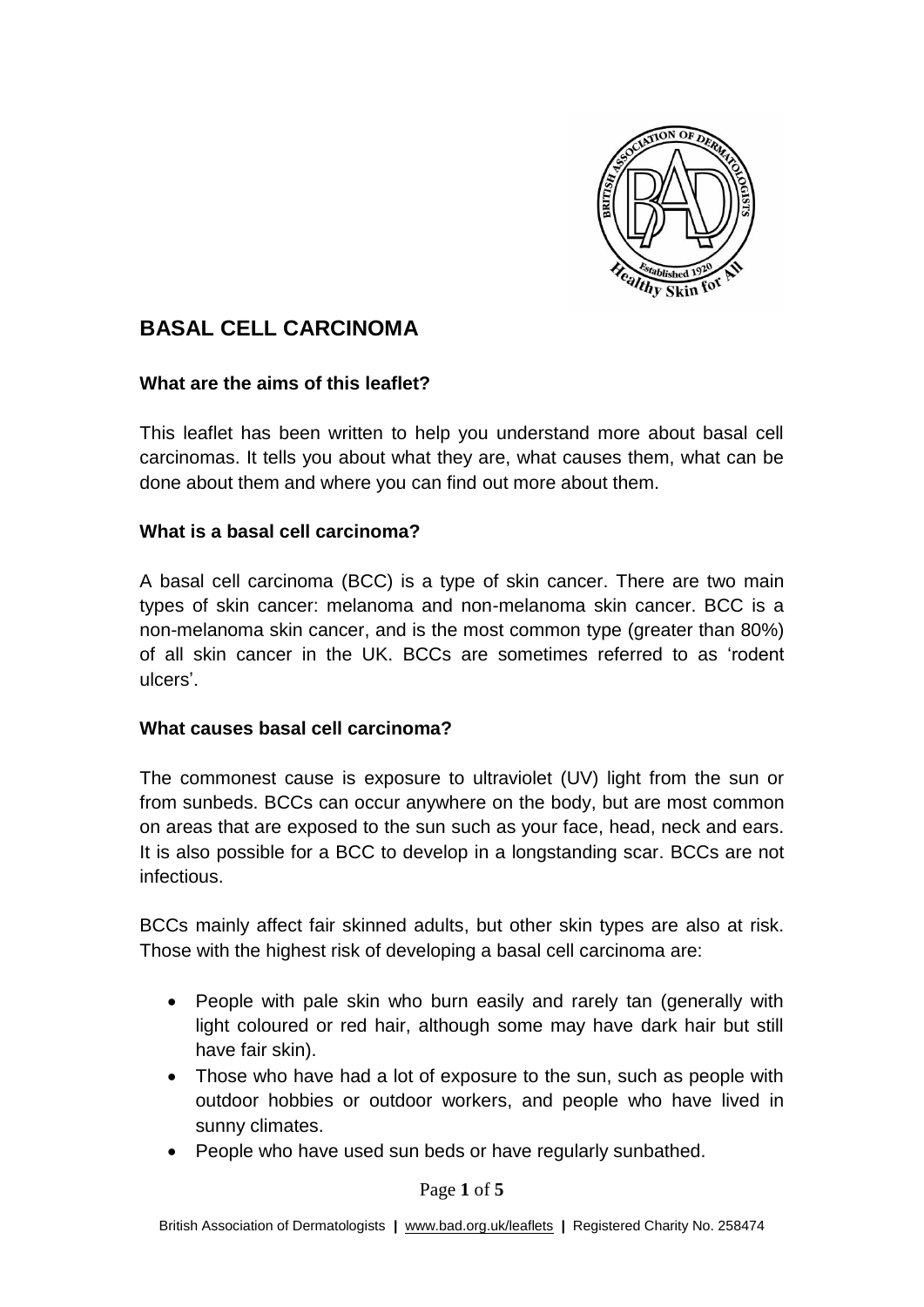• People who have previously had a basal cell carcinoma.

# **Are basal cell carcinomas hereditary?**

Apart from a rare familial condition called Gorlin's syndrome, BCCs are not hereditary. However some of the things that increase the risk of getting one (e.g. a fair skin, a tendency to burn rather than tan, and freckling) do run in families.

## **What does a basal cell carcinoma look like?**

BCCs can vary greatly in their appearance, but people often first become aware of them as a scab that bleeds and does not heal completely or a new lump on the skin. Some BCCs are superficial and look like a scaly red flat mark on the skin. Others form a lump and have a pearl-like rim surrounding a central crater and there may be small red blood vessels present across the surface. If left untreated, BCCs can eventually cause an ulcer; hence the name "rodent ulcer". Most BCCs are painless, although sometimes they can be itchy or bleed if caught.

## **How will my basal cell carcinoma be diagnosed?**

Sometimes the diagnosis is clear from the clinical appearance. A skin biopsy can be performed under local anaesthetic to confirm the diagnosis.

## **Can basal cell carcinomas be cured?**

Yes, BCCs can be cured in almost every case, although treatment can be more complicated if the BCC has been neglected for a long time, or if it occurs in an awkward place, such as close to the eye or on the nose or ear.

BCCs rarely spread to other parts of the body. Therefore, although it is a type of skin cancer it is almost never a danger to life.

## **How can a basal cell carcinoma be treated?**

The commonest treatment for BCC is surgery. Usually, this means cutting away the BCC, along with some clear skin around it, using local anaesthetic injection to numb the skin. The skin can usually be closed with a few stitches, but sometimes a skin graft is needed.

Other types of treatment include: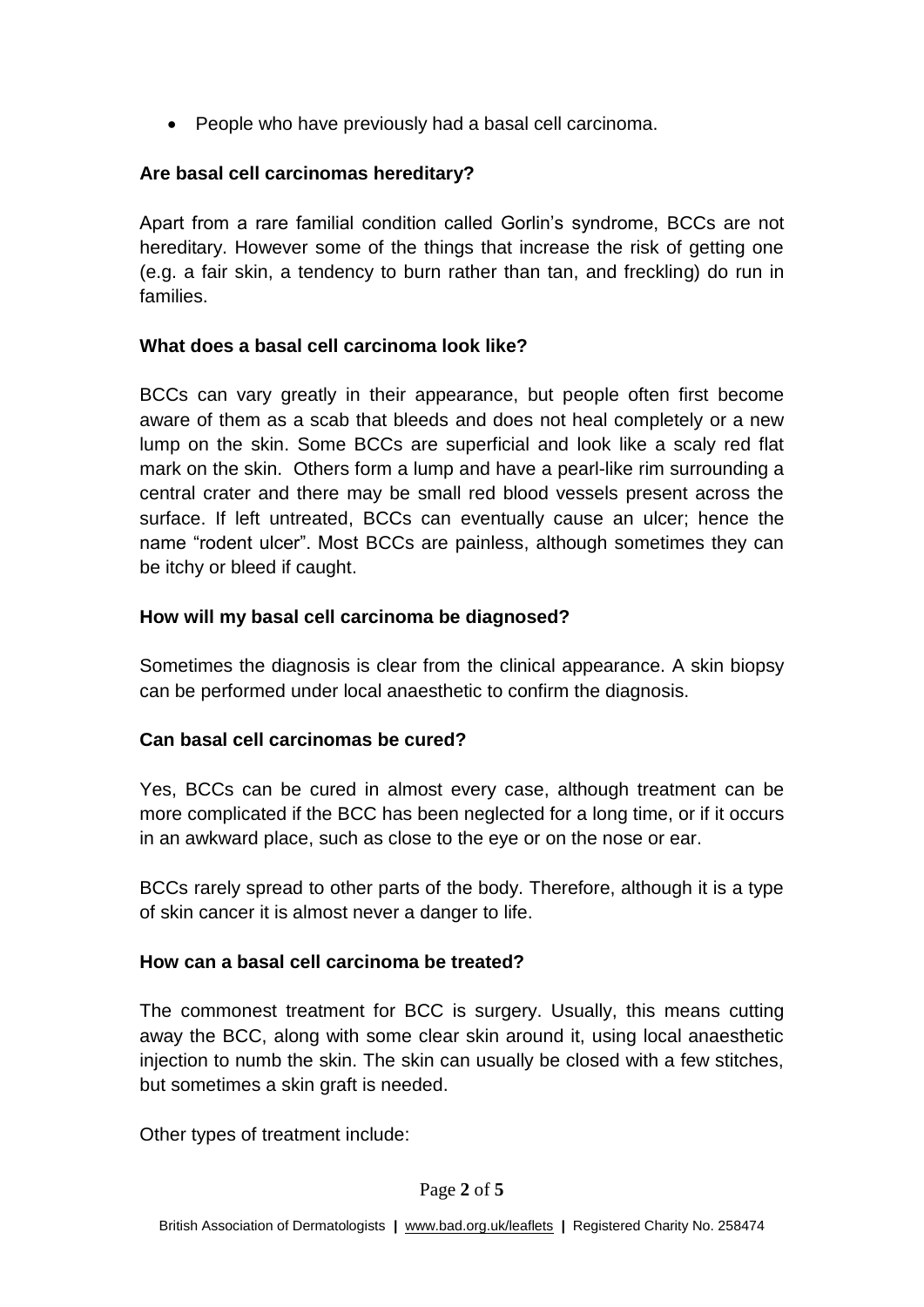- Mohs micrographic surgery. This surgical procedure is used to treat more complex BCCs such as those *present at difficult anatomical sites or recurrent BCCs*. The procedure involves excision of the affected skin and examination of the skin removed under the microscope straight away to see if all of the BCC has been removed. If any residual BCC is left at the edge of the excision further skin is excised from that area and examined under the microscope and this process is continued until all of the BCC is removed. The site is then often closed with a skin graft. This is a time consuming process and is only undertaken when simple surgery may not be suitable.
- *Radiotherapy* shining X-rays onto the area containing the BCC.
- *Vismodegib*  this is a type of chemotherapy that has recently become available for the treatment of very complex BCCs, e.g. locally advanced BCCs or the very rare BCC that has spread to other parts of the body.
- *Superficial BCCs*:
	- *Curettage and cautery the skin is numbed with local* anaesthetic and the BCC is scraped away (curettage) and then the skin surface is sealed by heat (cautery).
	- *- Cryotherapy* freezing the BCC with liquid nitrogen.
	- *- Creams* these can be applied to the skin. The two most commonly used are 5-fluorouracil (5-FU) and imiquimod.
	- *- Photodynamic therapy* a special cream is applied to the BCC which is taken up by the cells that are then destroyed by exposure to a specific wavelength of light. This treatment is only available in certain dermatology departments (see Patient Information Leaflet on **Photodynamic Therapy**).

Surgical excision is the preferred treatment, but the choice of other treatments depends on the site and size of the BCC, the condition of the surrounding skin and number of BCC to be treated (some people have multiple ) as well as the overall state of health of each person to be treated.

## **Self care (What can I do?)**

Treatment will be much easier if your BCC is detected early. BCCs can vary in their appearance, but it is advisable to see your doctor if you have any marks or scabs on your skin which are:

- arowing
- bleeding and never completely healing
- changing appearance in any way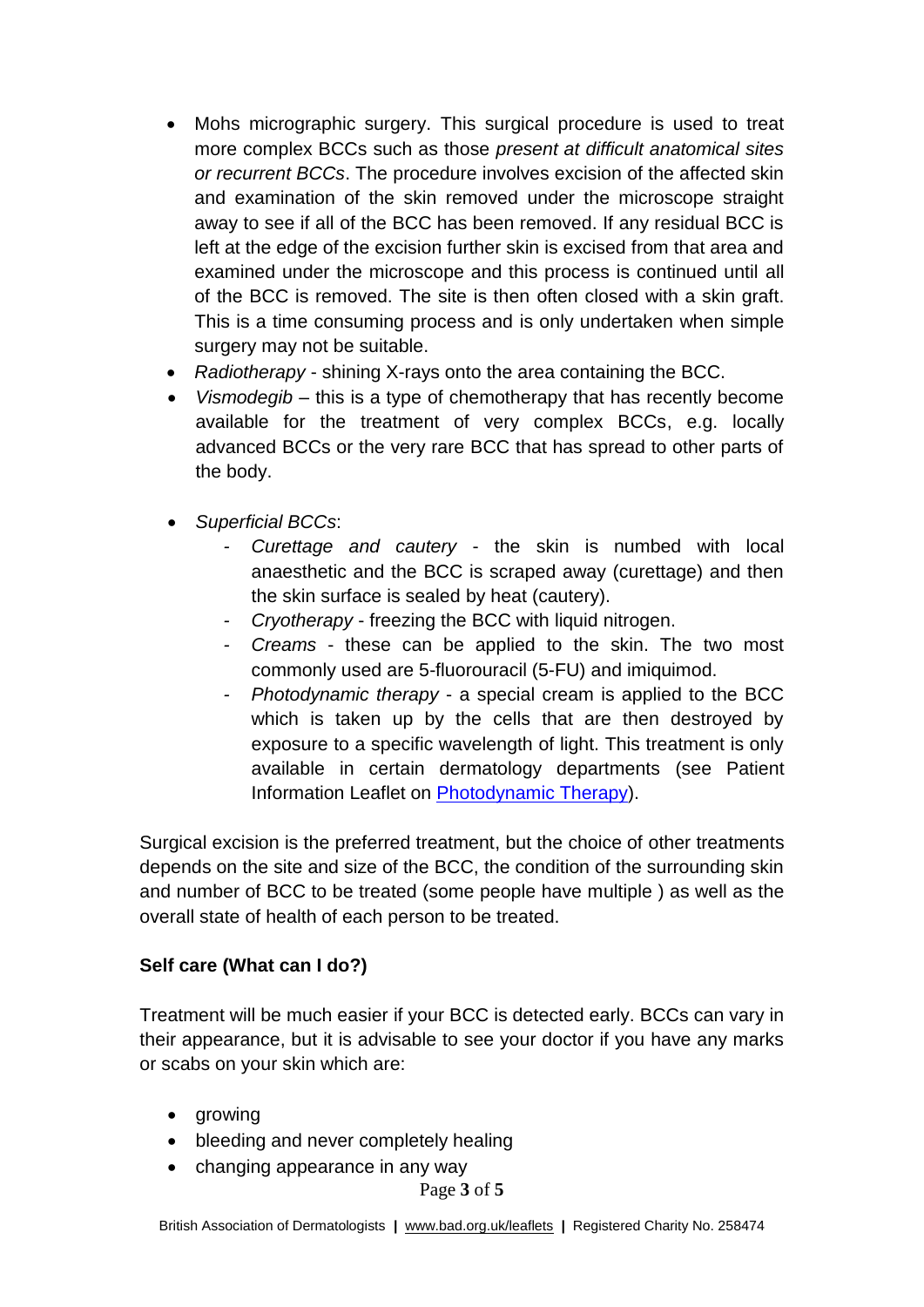Check your skin for changes once a month. A friend or family member can help you particularly with checking areas that you cannot easily inspect, such as your back.

You can also take some simple precautions to help prevent a BCC appearing:

*Top sun safety tips:*

- Protect your skin with clothing, and don't forget to wear a hat that protects your face, neck and ears, and a pair of UV protective sunglasses.
- Spend time in the shade between 11am and 3pm when it's sunny. Step out of the sun before your skin has a chance to redden or burn.
- When choosing a sunscreen look for a high protection SPF (SPF 30 or more) to protect against UVB, and the UVA circle logo and/or 4 or 5 UVA stars to protect against UVA. Apply plenty of sunscreen 15 to 30 minutes before going out in the sun, and reapply every two hours and straight after swimming and towel-drying.
- Keep babies and young children out of direct sunlight.
- The British Association of Dermatologists recommends that you tell your doctor about any changes to a mole or patch of skin. If your GP is concerned about your skin, make sure you see a Consultant Dermatologist – an expert in diagnosing skin cancer. Your doctor can refer you for free through the NHS.
- Sunscreens should not be used as an alternative to clothing and shade, rather they offer additional protection. No sunscreen will provide 100% protection.
- It may be worth taking Vitamin D supplement tablets (available from health food stores) as strictly avoiding sunlight can reduce Vitamin D levels.